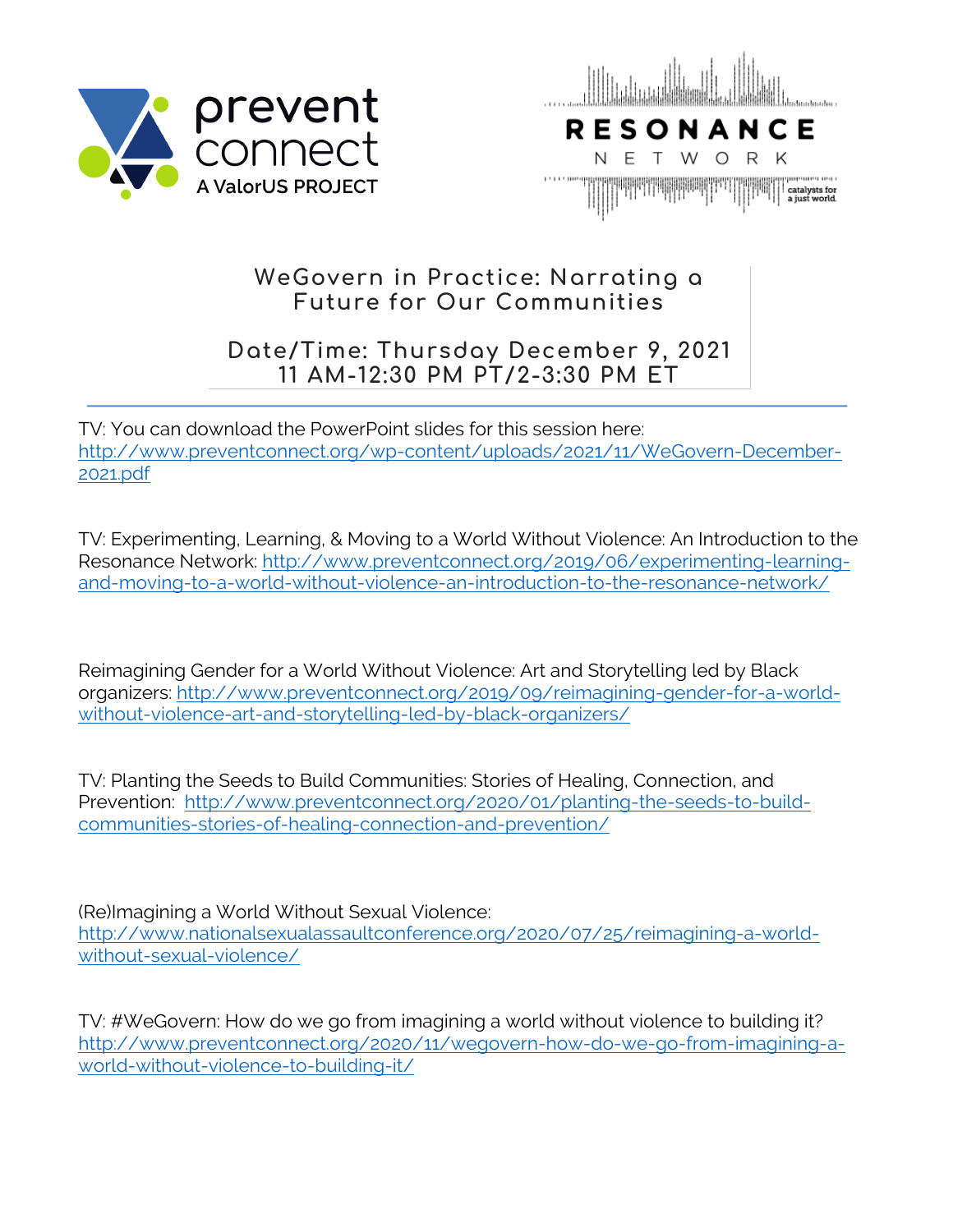(Re)imagining a World Beyond Sexual Violence: Embodying Action: http://www.nationalsexualassaultconference.org/2021/06/27/reimagining-a-worldwithout-sexual-violence-embodying-action/

TV: WeGovern in Practice: Claiming governance in our communities: http://www.preventconnect.org/2021/09/wegovern-in-practice-claiming-governance-inour-communities/

TV: Text Chat Question: What is your vision for a world beyond violence?

SF: Where policies and system changes happen WITH women rather than TO them

KK: Good, Sara!!!! I agree.

RV: Thriving vs. Surviving

HS: A world where we prevent and heal pain and trauma in order to stop violence before it happens.

SS: Humans are experienced in sharing power.

SN: Whole and healing communities.

AC: Where people stop victim blaming.

KE: Where everyone has the skills and capacity to be accountable for their own actions and to engage in repair and healing. [Also no police or prison systems].

AA: Accountability instead of shame or punishment

SM: Places where people can live without fear.

DR: teach respect to each other in public school.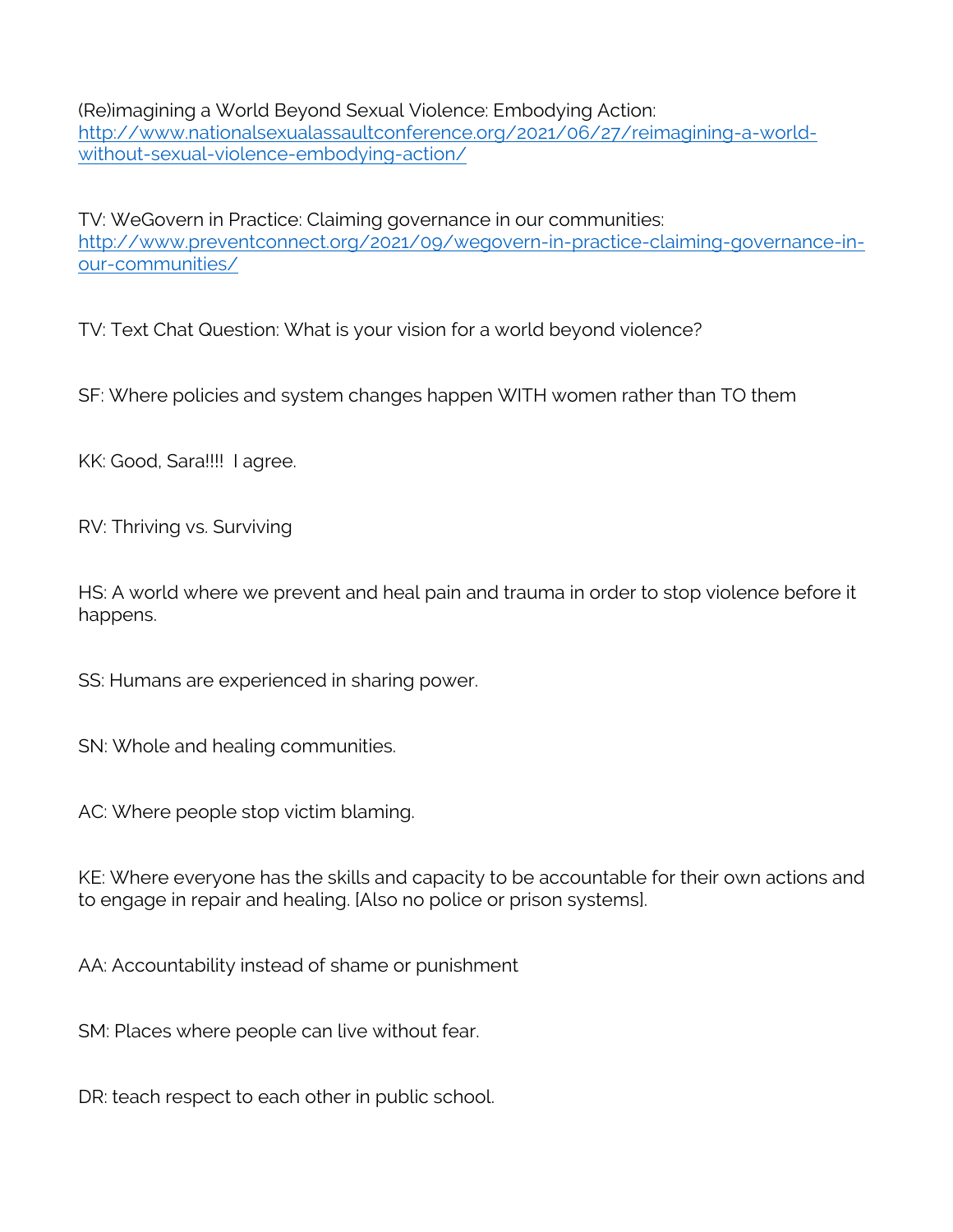AB: A world that is committed to rest and restoration.

DS: all people can live their best lives full of joy, art, love.

JM: Normalize Blackness and healing and repair.

ATB: Humans truly ascend to higher level. Medicine and technology will also ascend.

M: a world where everyone is seen and heard and their needs are met with love and compassion.

YC: positive vs. negative consequences.

JM: humanize blackness.

LH: Where even the most vulnerable are supported and uplifted.

KE: One where we take care of the earth.

SF: Respect and consideration.

DR: normalize kindness, where it not considered a weakness.

TV: WeGovern: https://we-govern.org/.

TV: WeGovern statements are available to view at http://www.preventconnect.org/wpcontent/uploads/2021/11/wegovern\_statementpdf-1-\_compressed.pdf.

RV: a world that acknowledges harmful pasts with commitments to shift away from the status quo.

YC: We're Better Together!!!! Together, We're Better!!! Better, We're Together!!!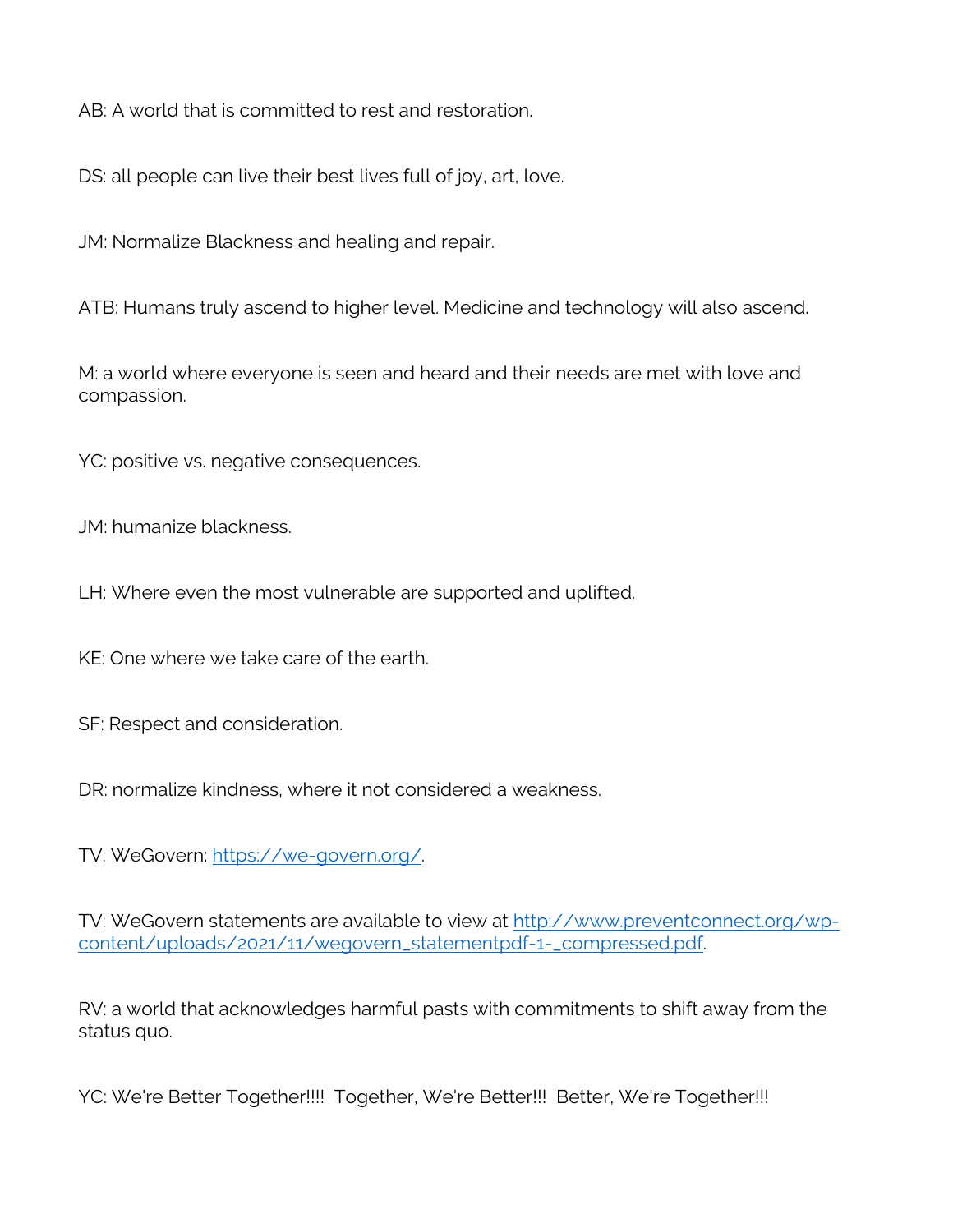TV: Text Chat Question: How does storytelling influence a world beyond violence?

LH: It shares a vision of what is possible. Hope for building better for our world.

CO: it's a personal story that people can understand, better than a policy.

SF: Facts may tell but stories SELL!

SS: It helps us to imagine a different reality.

SV: storytelling helps us build strong connections.

YV: stories are a portal to our creative powers. we write-live ourselves into the stories we want to bring to life.

KK: Storytelling is more personal

JM: Making more space for contributions and wisdom of our ancestors.

M: Brings our humanity, dispels stereotypes and build bridges.

AB: its more relatable, you can see yourself in a story.

YC: Bringing your dreams to reality.

DJ: Yes @Yesenia!

SM: It centers lived experience as a valuable way of knowing.

AB: It animates the land around us, bringing us closer to more grounded and loving practices.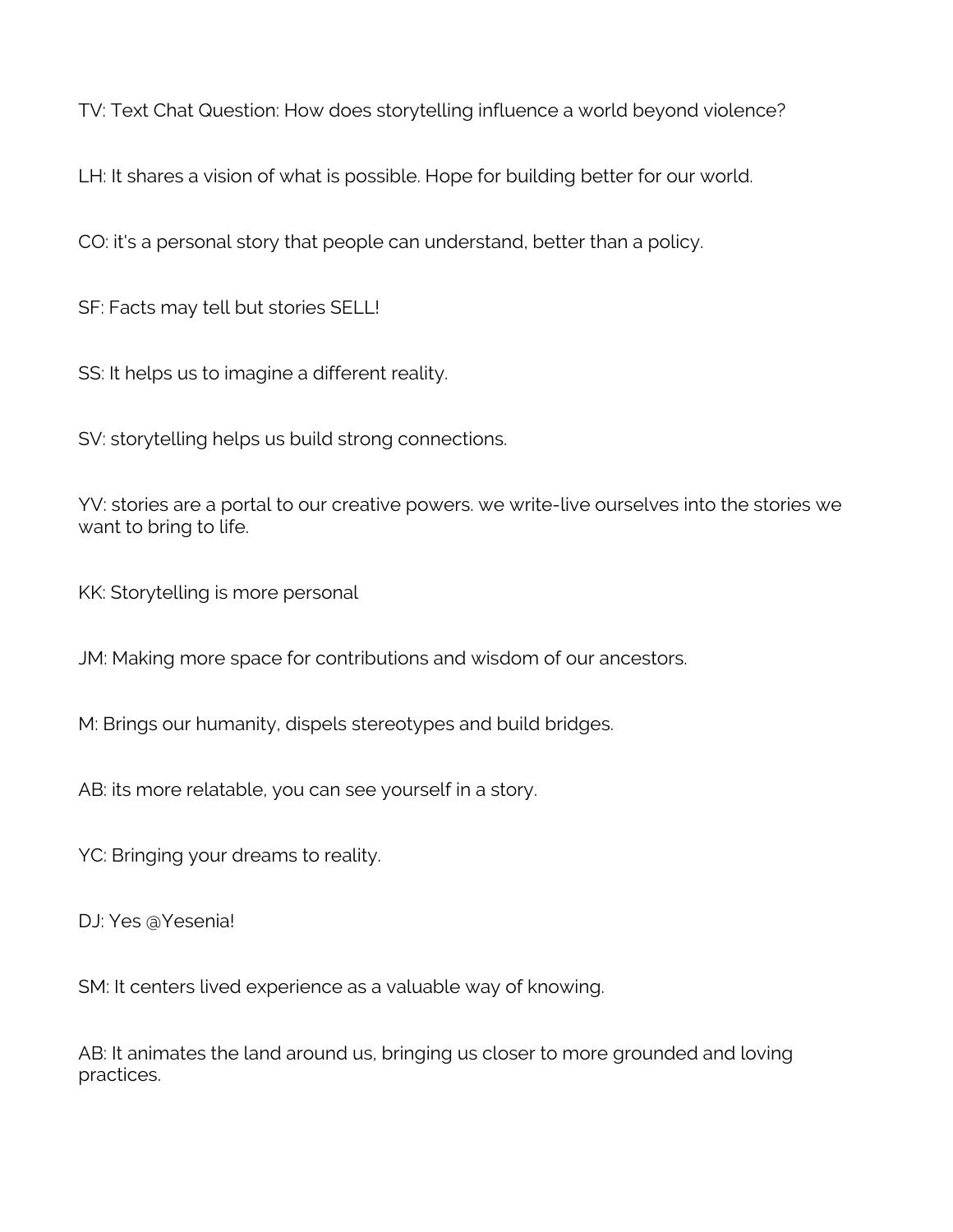KE: It shows, not just tells. And allows us to imagine something that might not be our own version of liberation but is someone else's liberation (just as important).

RM: it is the people who are telling their OWN stories and truth and not by others.

LW: building relationships & connection.

RB: Story moves persons toward action.

RV: It weaves a beautiful tapestry of truth of experience and wisdom that can create a picture of shared history across cultures and create foundations for possible futures.

AH: Promotes empathy and allows people to connect.

SH: Story telling breaks barriers and connects consciousness that we are all human and should treat each other as such.

SN: creates the space for us to bring our whole selves.

JM: Lays beautiful fabric full of color, vibrancy and culture.

LW: makes us feel important!

DJ: It is the essential recipe for speaking something into existence. It is the beginning.

RB: We should capture this list and send it out to participants!

JM: YES, Alexis!!!

TV: @Rebecca, we will! This text chat is being recorded and will be available on our website soon after the web conference is over.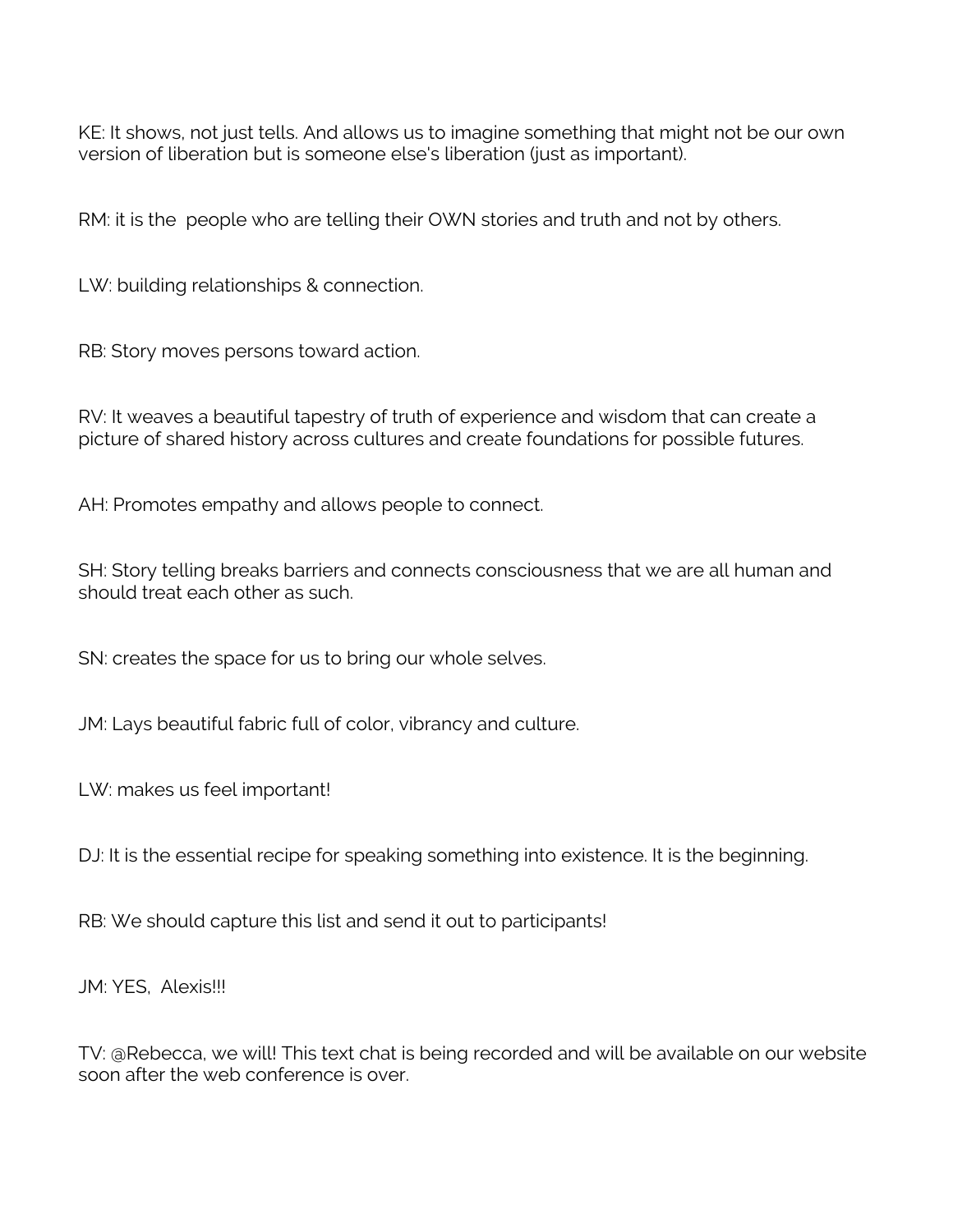YC: Storytelling will be taken you out of this world.

SF: If we don't speak out - we can't be heard!

YV: "You got to make your own worlds. You got to write yourself in." Octavia Butler.

JM: I love hearing others stories!!!!!!

TB: Stories drive connection! So excited for this!

YC: It connects all the dots around you "timelessly" into a BIG CIRCLE (Past+Present+Future).

AB: Birds!

AB: "Pay attention and watch each other."

AF: "The voices call out and the bird songs meet them."

VK: Beautiful!! Thank you!

YC: WoW...…….

CS: Thank you Malia! That was beautiful!

TB: Thanks for Sharing Malia! Wow

AB: Malia. Thank you for bringing us to the people and places and beings you and your ancestors love and remember.

TV: Text Chat Question: What is your place? Who are your people and/or beings?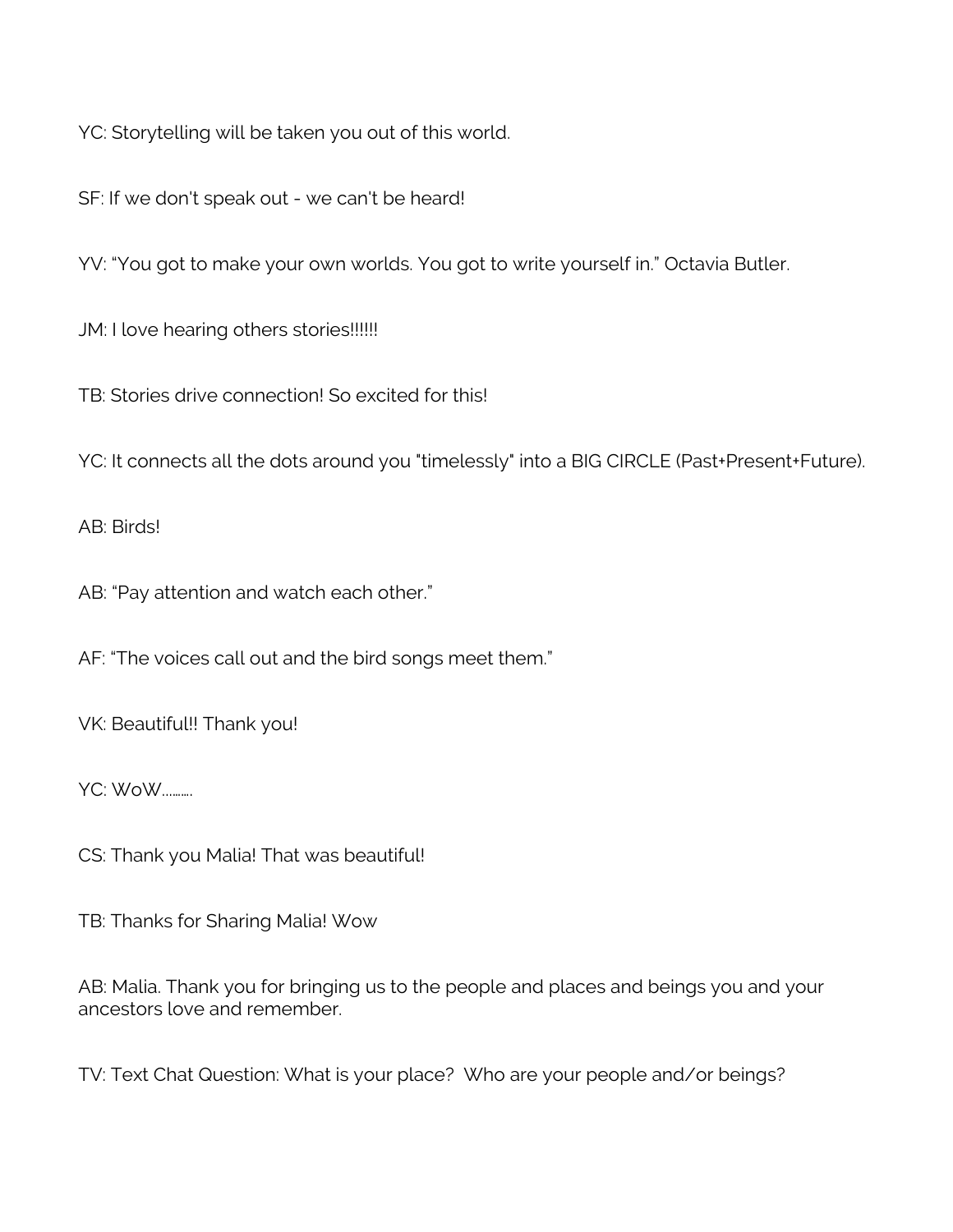AB: The dog wanted to be recognized.

AF: His name is Boss and, well….

RM: Thank you Malia. I am sitting in my space here in Kalihi and listening to your stories brings so much beautiful yet also "abused" images

JN: Farmers of Friesland.

YV: My body is my place. Healing & honoring this sensor and sense-maker that carries me thru life.

JM: My native land in Bioko Island that is 88 degrees year round with beaches and beautiful water sources. My Bubi people are harvesting yams and palm oil.

DR: my place is from the emotional pain from my family earlier generations that raised me.

SM: My place spans across borders, it is all this continent

DR: I am still healing, but healing by myself with no one around me.

JM: OMG!!!!!!!!

DG: My native lands are in Sonora Mexico. Then my people migrated to New Mexico and Arizona. Yaqui.

AB: My place is everywhere my people have touched, every place they've dreamed at and through. My place is a feeling, a sense, a living. My place is in my Bubbie's laughter and her righteous anger. In the swamps of Louisiana and the gardens of Alabama, in the cement, the dirt and oil. From Ghana, China and spanning further and towards and sometimes against.

JM: If you are open to connecting I will send my info to you.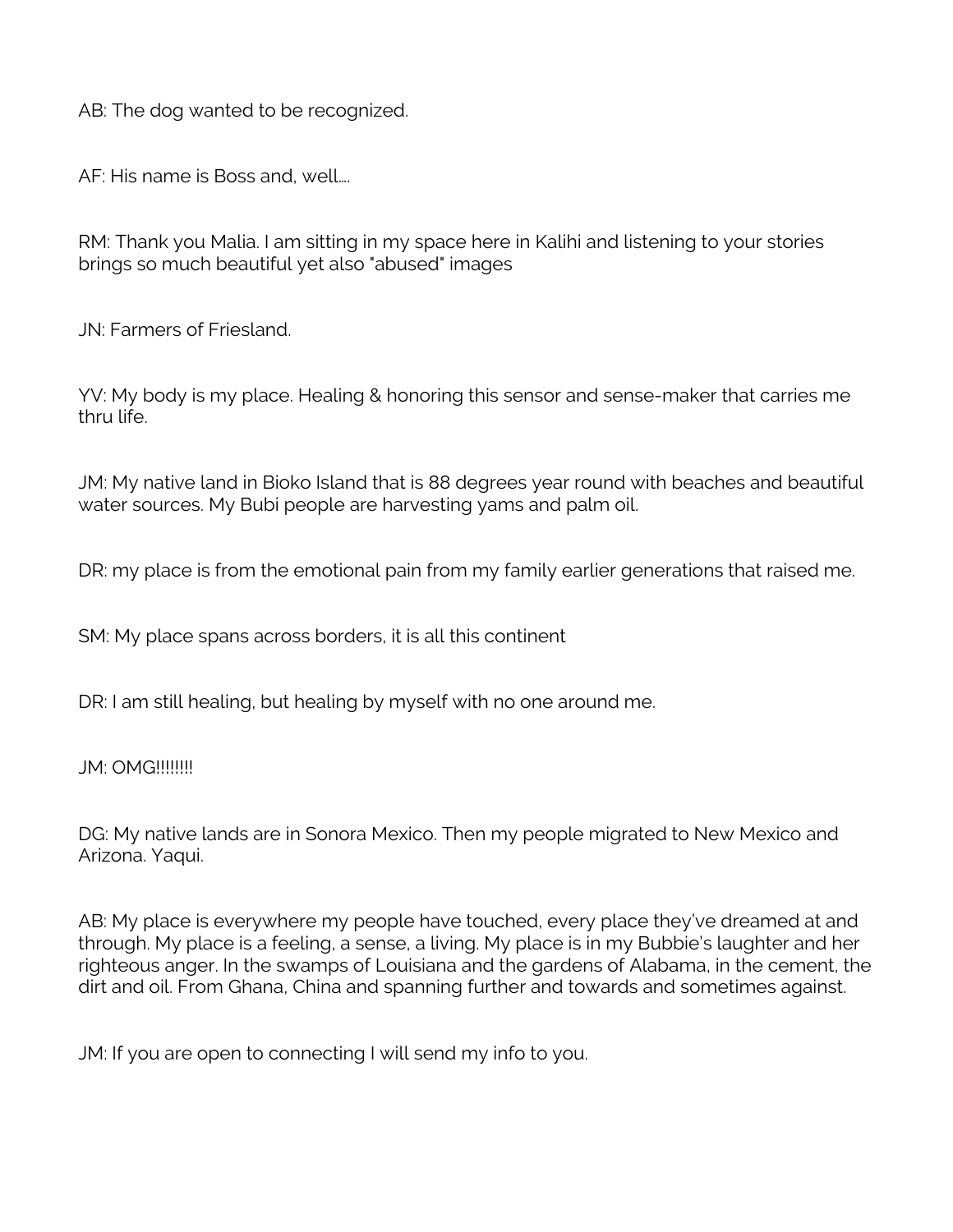RC: I grew up between 2 cultures and 2 countries and I don't feel that either place is quite mine.

RM: my place/home is the little village that I grew up in the Philippines and now with the young men and women in Kalihi who are working to share their stories of pain and joy of struggle and resiliency.

SI: David...somos PAISANOS!

DJ: My place doesn't know borders, it is an inherent feeling of right relationship in spaces that accept me in all my intersecting identities, My people are those who know my heart and celebrate my existence. My beings are bodies of water and plants and trees.

YC: I've enjoyed it very much and thank you for having me here. I have another one at noon so I'll catch you later.

LH: I've really enjoyed this. These stories of renewal and healing. I have to leave now. Thank you!

AF: Thank you, Leah, for joining us!

VK: Very beautiful! Thank you Norma!

AB: Norma, thank you. Thank you

TV: Text Chat Question: What reflections, inspirations, and calls to action are you absorbing from Norma and Malia?

MV: Thank you!

SF: We need to move forward prioritizing the time it takes to tell stories and really listen to stories.

AB: To always bring the elements and more-than-human beings into our work.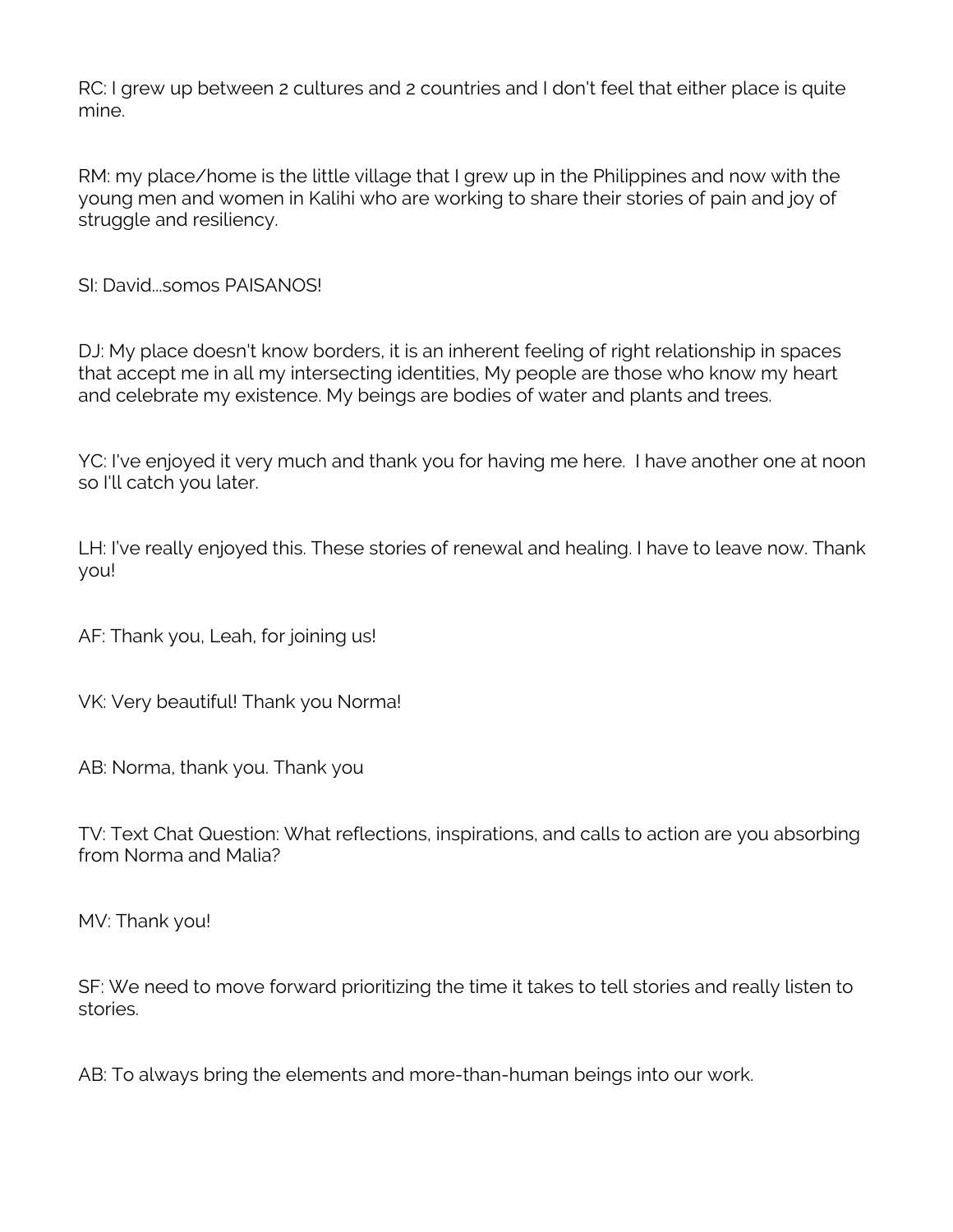DR: to really start creative writing more to relive some of my personal heartache.

BS: there's also something about oral storytelling (rather than written) that feels somehow more connective/communal. I could listen to Norma all day.

JN: The sacredness of the land.

YV: get my fingers in the dirt. the story lies within and is waiting to be discovered.

RC: Power of centering connection and relation to Earth, nature.

HP: to slow down and to be more present with the not only people but things surrounding my place. to take a deep breath and listen to all people stories.

DR: relive to relieve my personal heartache.

ASM: So much gratitude for this space and these stories feeling such a calling to presence—to really being with one another and with ourselves. So much becomes possible from that place.

RM: Mahalo Norma and Malia. To reclaim stories as powerful source of hope, healing and nourishment.

DL: Please let us know if you have any questions for Malia and Norma.

YV: I realized i needed to just lay in the sun coming through my window and close my eyes to really listen to the stories.

DR: we have to be taught how to turn the tide of a tragedy.

SH: How sharing stories can be healing and bring people together through communication of experiences and the energy given while sharing each aspect.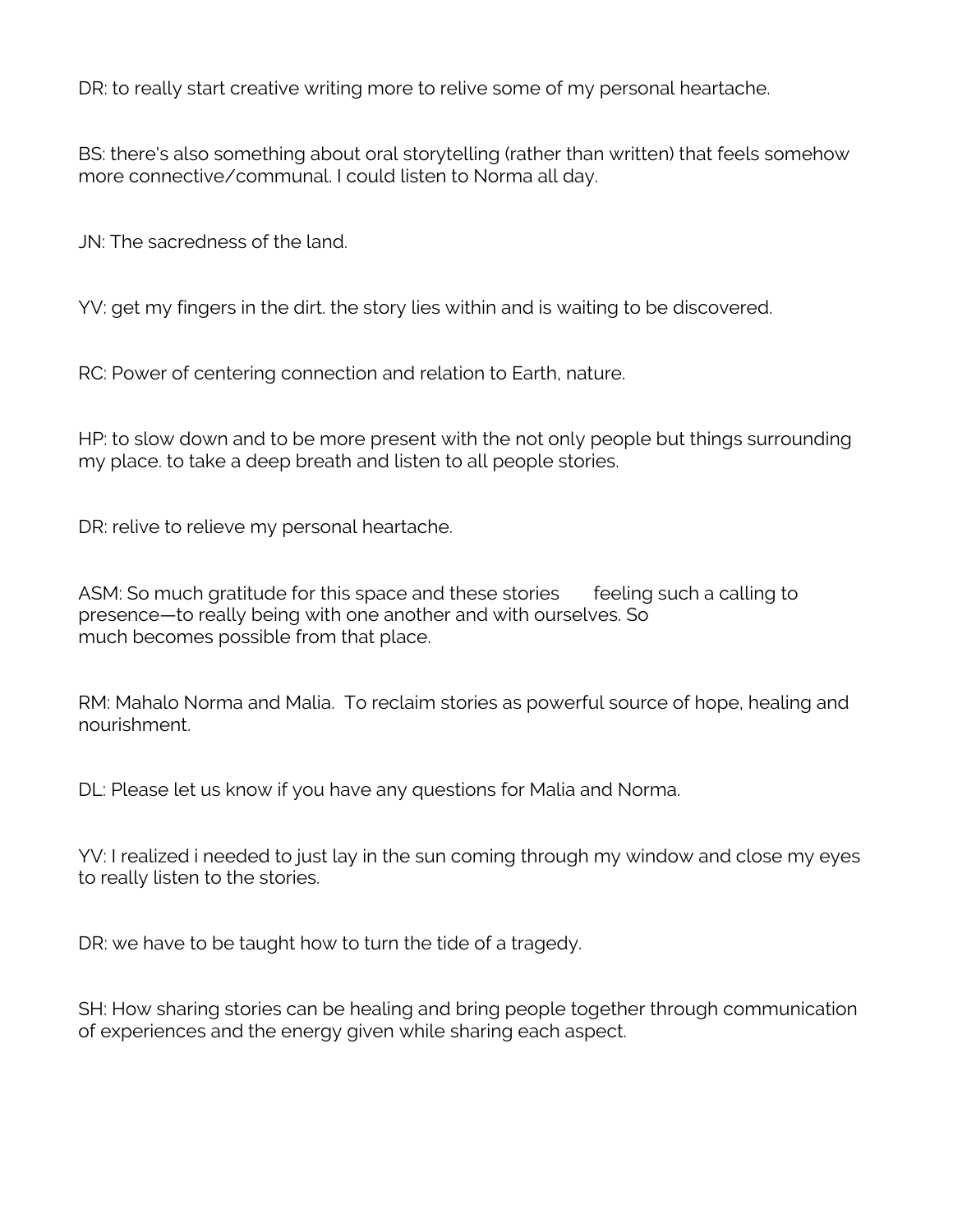TV: So powerful Norma! The future stories we tell will guide us on the work that needs to be done to get there.

BS: I'm also struck by how rare healing/accountability stories are in pop culture. watching Ted Lasso I was so amazed/impressed by how they model the art of the apology... so refreshing.

HP: Thank you, I have to head out.

AF: "The more you tell it, the story starts to reveal itself to you."

AF: "To stay in as fertile a ground of possibility as possible is important."

TV: Text Chat Question: What is one action you can take today to plan for a future beyond violence?

BS: thanks for hosting! action: practicing accountability and repair with my children when I inevitably fall short of my intentions.

RM: offering space to listen to the stories from our community.

DR: respect of each other must be taught to each other, we all need to considered equals in race, gender and income.

YV: today I will surrender to stillness and watch what surfaces…

KE: Action: Be more willing to share my own story. Thank you so much for sharing!

BT: Pay attention to what is.

RC: build relation with the lands and stories where I live